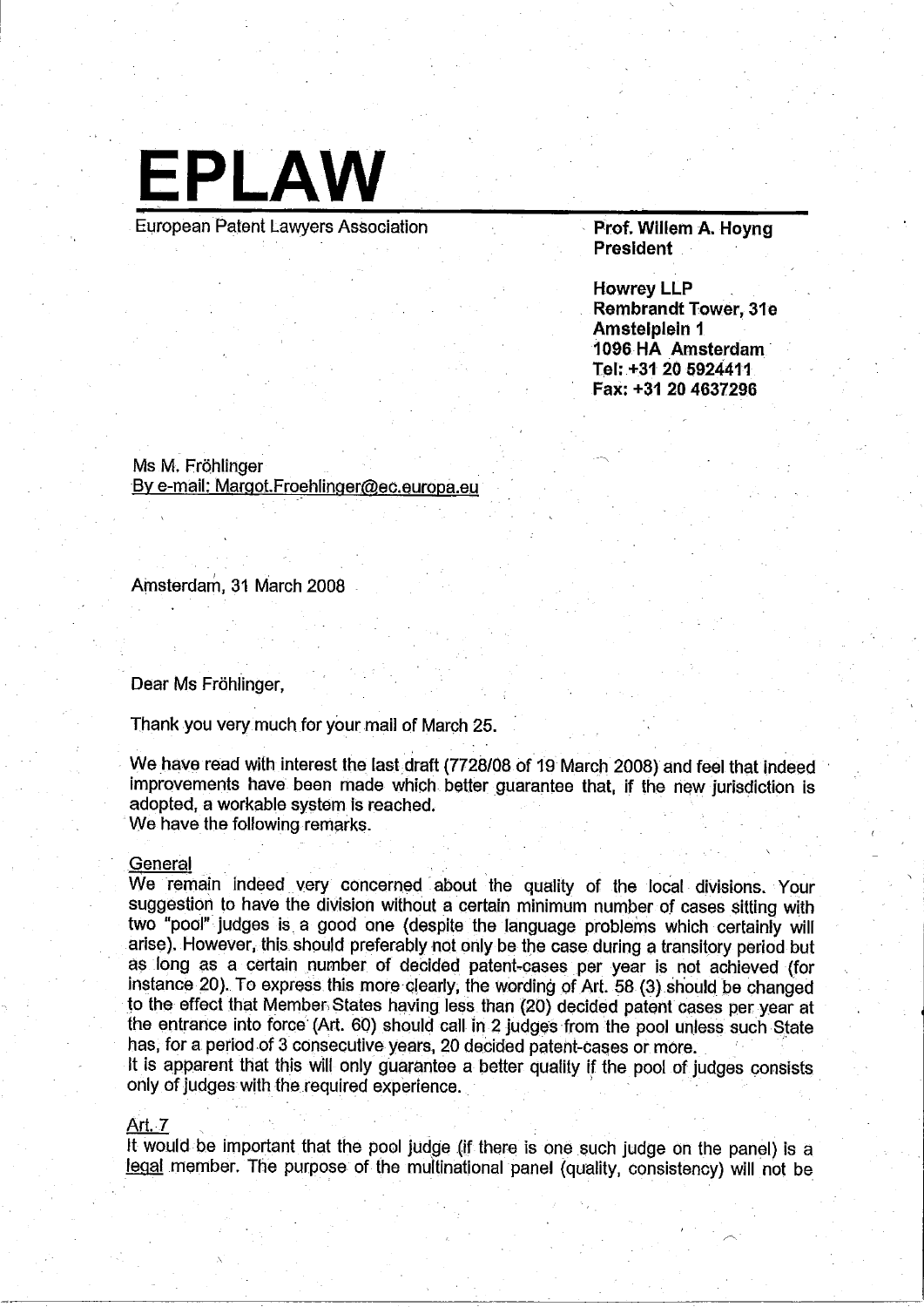served in the same way if the panel consists of two legal national judges and a technical judge from the pool.

### Art. 13 under 2

However we note that according to art. 13(2) all judges from the divisions qualify for the pool. This will necessarily mean that the experience of the judges in the pool will vary greatly as certain judges from divisions and countries with very few cases have far less experience. It seems much better to make the pool of judges a distinct elected body with <sup>a</sup>smaller number of judges. Of course it should be possible to be at the same time judge in a division but it should not be an automatic thing. The judges of the pool should be highly experienced patent judges with a proven practical experience born out by the number of patent cases they have been dealing with.

We stress that we cannot support art. 13 under 2 as this clearly will not provide for a system the user wants.

### Art. 15. General remark

One general principle should be that it should be avoided, as far as possible that one division deals with the infringement action and another division with a revocation action, since this creates the danger of a different interpretation of the patent.

On the other hand, the decentralized system of first instance divisions of the Court is guided by the principle that the patent owner (in many cases SME) should be able to start a litigation action close to the place of infringement and/or close to himself thus avoiding the perhaps long distances to a central court (division), furthermore to avoid an overflow of cases before the central division and using the existing local capacities.

We believe that a practical and fair balance must be struck between these two principles for the different situations which may arise,

If a negative declaratory action is pending' before the central division, the balance, is clearly in favor of the second principle: The patent owner must be free to select the division where he wants to start his infringement action. The (possible) infringer should not be able to force the hand of the patent owner in quickly (in a torpedo-like way) starting a declaratory action before the central division, which may be far from the place of infringement or from the seat of the patent owner and/or which may be fully occupied with cases having long delays in deciding a new case. Therefore, a negative declaratory action (being just the opposite of an infringement-action) should be stopped in the central division, as soon as an infringement-action has started there or in any national or regional division.

. If a revooatiòn action has been started before the central division before an infringement action is started, the balance to be struck between the two principles is less clear. It would not be practical to send the revocation action to the division before which an infringement action is started later, since that division would perhaps decide that the central division is better equipped to handle/the revocation action. On the other hand, it would constitute a clear violation of the second principle (free choice of the forum for the patent-owner) if the (possible) infringer, just because he was "the first", could force the patent owner to use the central division and not the national or regional division he would have preferred. The practical and fair solution seems to be for such a case (1) that the revocation action may continue before the central division, (2) that the patent ówner may freely choose the division he wants (which may be, but not must be the central division) and (3) that the national or regional division chosen by the patent owner is free to apply

2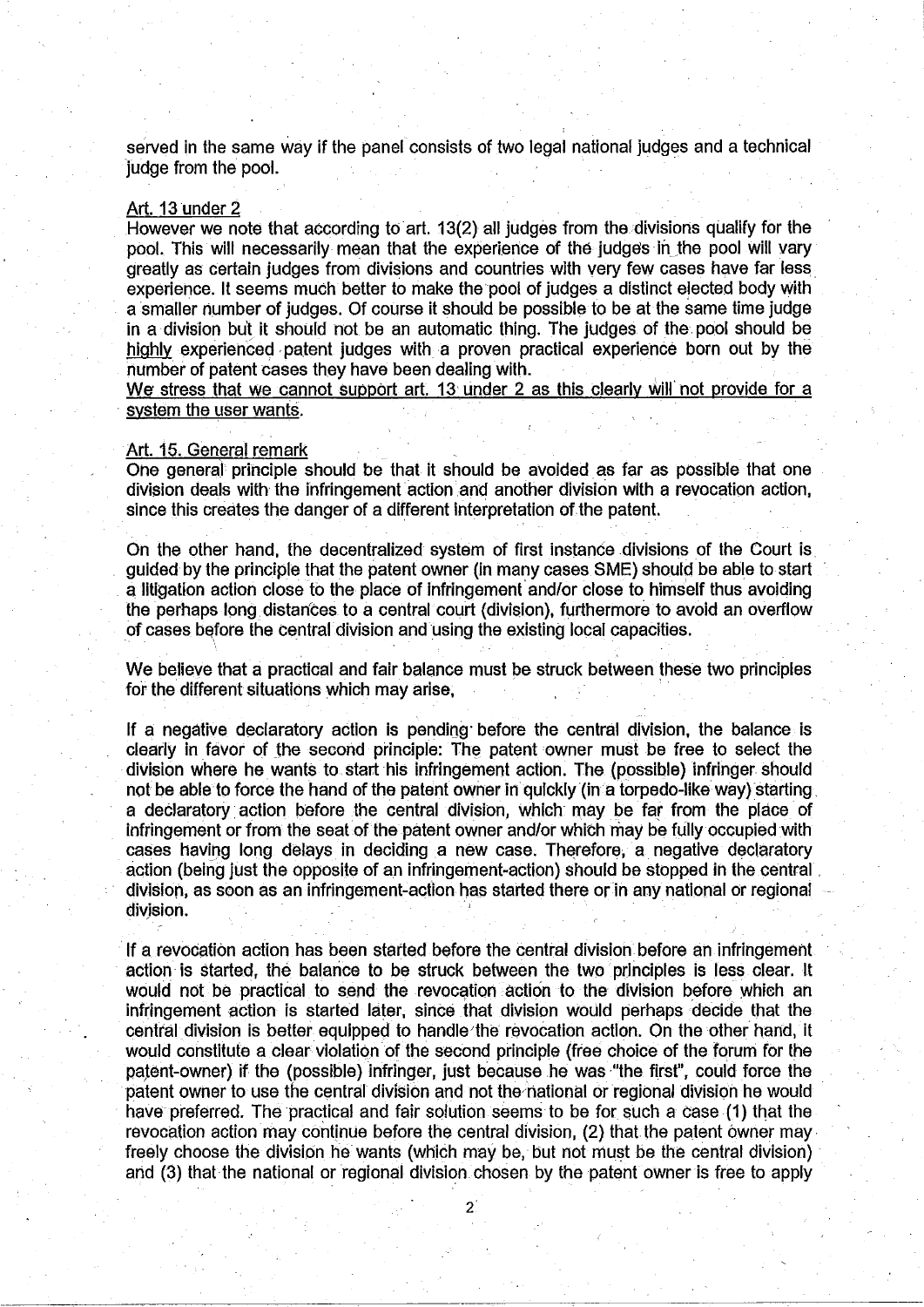the best procedural solution taking into account the interests of the parties and the peculiarities of the case: continue with the infringement action, stay that action or send it to the central division.

Both principles would clearly demand that, after an infringement action has been started before a national or regional division, a revocation action between the same parties may only be brought before that division and that a negative declaratory action is inadmissible , after that point in time.

# Art. 15(2)

We suggest after the second sentence to insert the following sentences:

"Such actions may be started only until an infringement action has been started between the same parties and the same patent before a local or regional division. If a revocation action is pending before the central division, an infringement action between the same parties and regarding the same patent may be started there or in a national or regional division, the latter being free to deal with that action, stay it or send it to the central division. If an action for declaration of non-infringement is pending before the central division between the same parties and regarding the same' patent, such action shall be terminated by that division without a decision once an infringement action has been started betWeen the same parties and the same patent, before a Ideal or regional division." 15 (3) division without a decision once an infringement actracted between the same parties and the same patent before a localivision."<br>division."<br>This article should, accordingly, start with the words "Subject t

#### 15(5)

In our previous letter we had suggested, as an alternative to the proposed system ,(wherein the wording "appears to be unfounded" should be preferred), that the local or regional division should deal with the case itself or if it considers the case to be too complicated (to deal with or without a technical judge) send the whole case to the central division. As indicated, such an alternative system would only be acceptable if the patentee, in clear infringement-situations, is not prevented from exercising his rights by way of preliminary injunctions according to the provisions of the Enforcement Directive.<br>Rules of Procedure

It Would be advisable to include a provision which states that any international private law questions will be governed by Rome I and II.

### Art. 28 (2)

Since the CPC-system will be part of the court-system of the Community, the ECJ being, under certain conditions, the last instance, the parties should be represented by lawyers qualified under Art. 38 (3) of the Rúles of Prócedure of the ECJ, as the European Pàtent Judges have suggested in'their 2006 Venice 2 Principles on Rules of Procedure.

### Art. 29

Add after "official": "or designated".

A Member State should have the possibility to offer litigators the possibility to litigate in a different language than the official language. In the Netherlands for instance there have been proposals for an English speaking chamber.

3